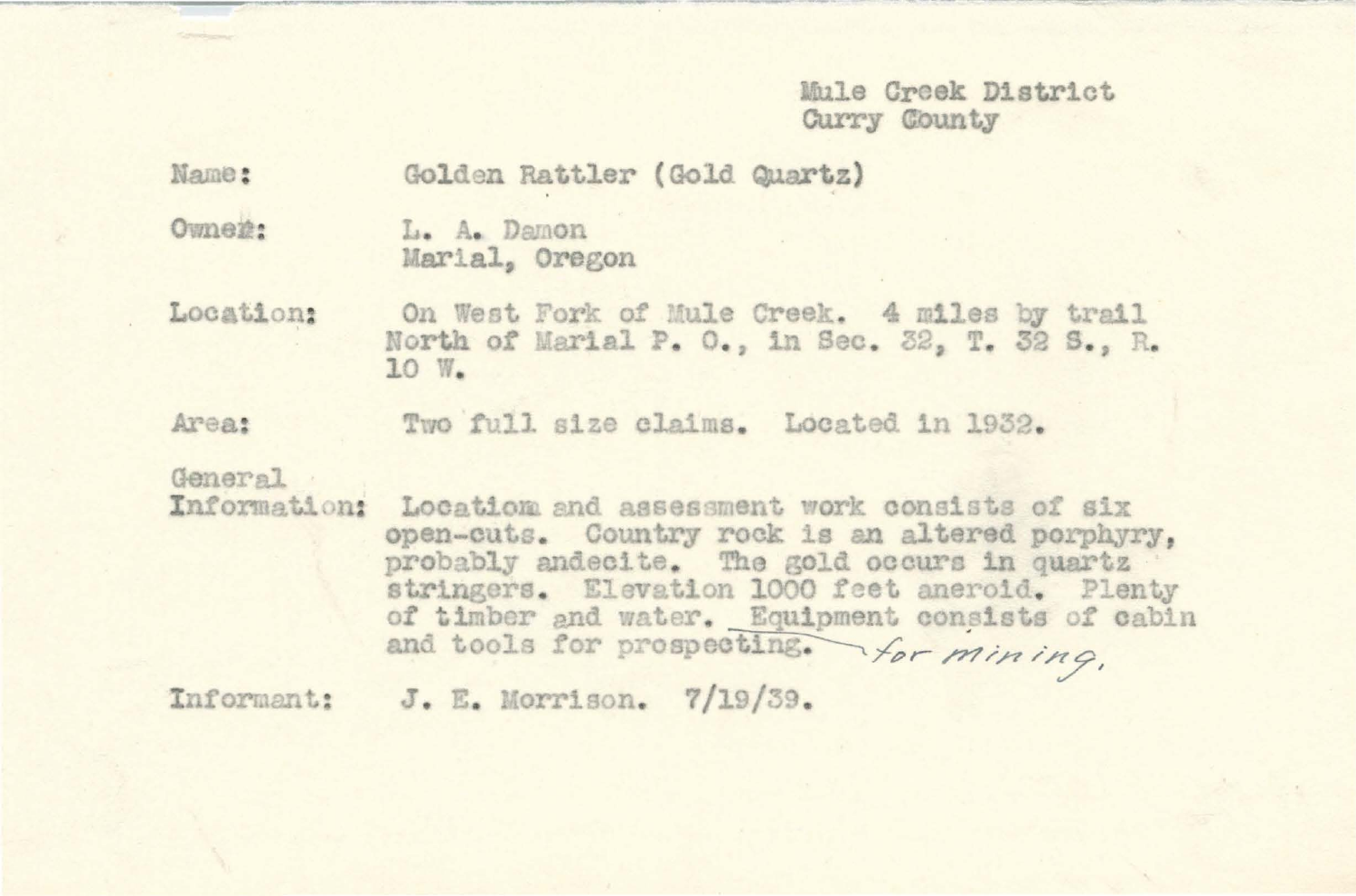Golden Rattler. 7/19/39 J. H. Damon Marial 2 claims held by totalion m Sec 32 T 3 (25 RID, W. on west fork of mule on. 3 miles form Jucker Flat or 14 miles from P. D. Tre. 1932. Treation 4 same assessment work Forth copen cuts. Stringer in Jaltud porphysy. & water, calindt Golden Dud, Golden Did Ex Golden Rattles & Ex Golden Fraction to Gaslate, filial Ex 6/28/37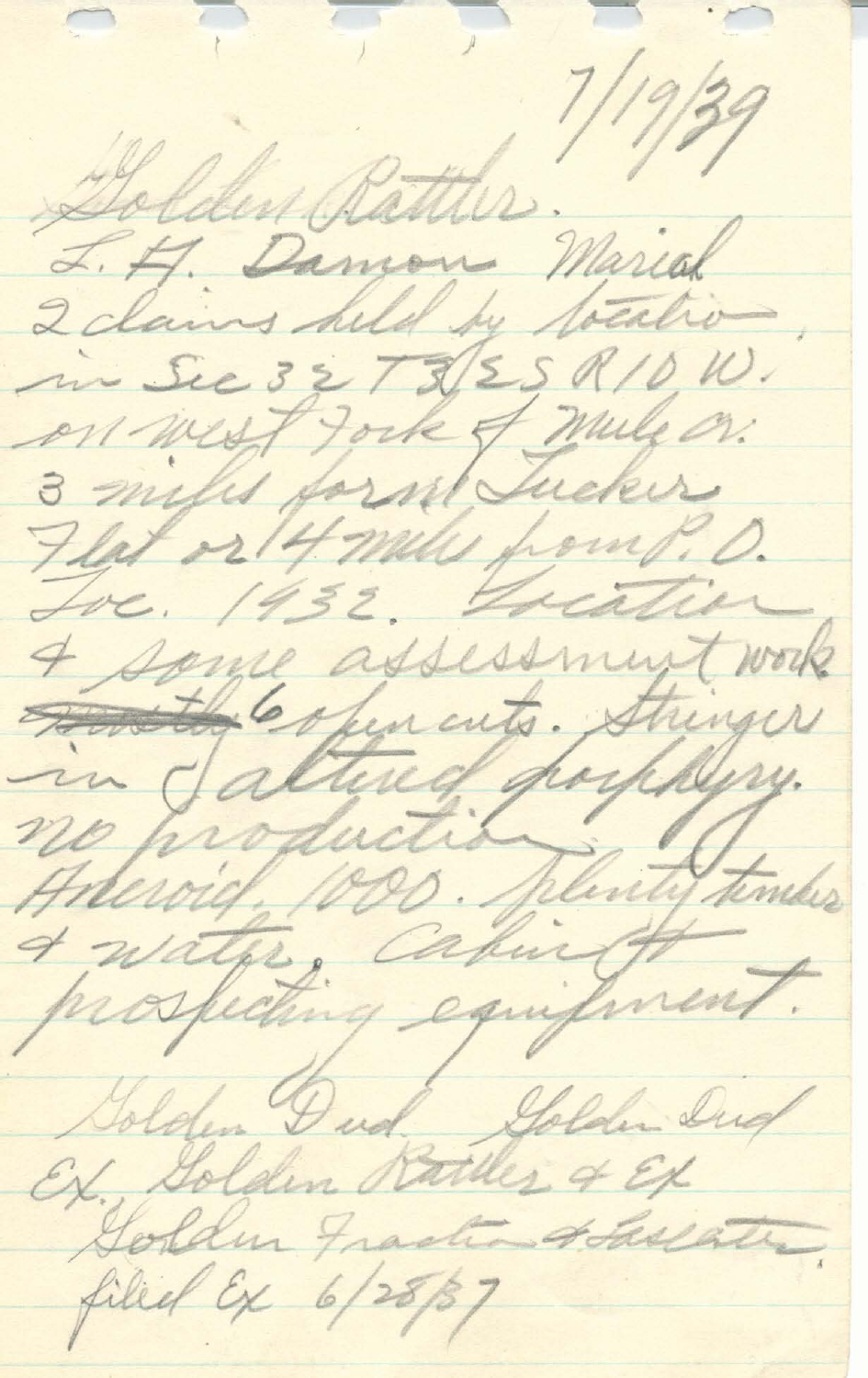## **CRIB MINERAL RESOURCES FILE 12**

RECORD IDENTIFICATION RECORD NO............. MO62008 RECORD TYPE........... X1M COUNTRY/ORGANIZATION. USES DEPOSIT NO. ........... ODGM1 93-153 MAP CODE NO. OF REC..

 $\mathcal{Y}$ 

#### REPORTER

| NAME  SMITH, ROSCOE M.                |  |  |  |
|---------------------------------------|--|--|--|
| DATE  78 08                           |  |  |  |
| UPDATED 81 02                         |  |  |  |
| BY FERNS, MARK L. (BRODKS, HOWARD C.) |  |  |  |

 $\ddot{\bullet}$ 

...

## **NAHE** ANO LOCATION

DEPOSIT NAME.................. GOLDEN RATTLER GROUP

COUNTRY CODE••••••••••••••••• US COUNTRY NAME: UNITED STATES

STATE CODE ................ OR STATE NAME: OREGON

COUKTY ................... . CURRY DRAINAGE AREA............ 17100310 PACIFIC NORTHWEST PHYSIDGRAPHIC PROV....... 13 KLAMATH MOUNTAINS LAND CLASSIFICATION....... 41

QUAD SCALE QUAD NO OR NAME 1: 62500 MARIAL

LATITUDE  $42 - 44 - 30N$ LONGITUDE 123-54-lOW

UTM NORTHING '1132300. UTM EASTING 426100. UIM ZDNE ND  $+10$ 

THP...... 325 RANGE.... 10W SECTION.. 32 MERIDIAN. WB & M

LOCATION COMMENTS: SW 1/4

COHMCOITY INFORMATION COMMODITIES PRESENT........... AU

MAIN COMMOD..... AU